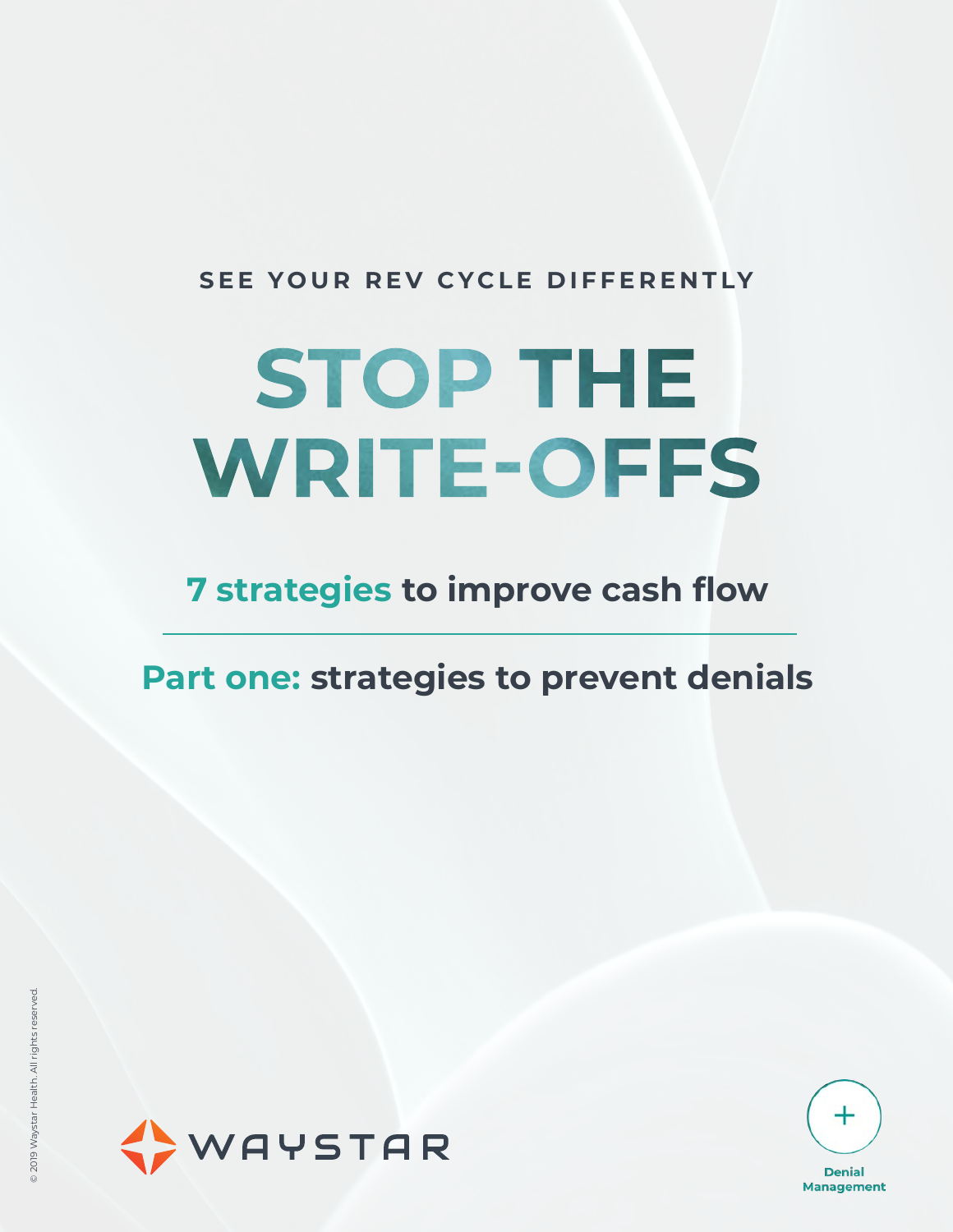Denial management in healthcare continues to be a challenge—in part because the traditional way of working denials is timeconsuming, costly and prone to error. Denials eat up as much as 3 to 5% of provider revenue, and according to some projections denial rates trend as high as 20%.

In healthcare today, the goal isn't just making denial management more efficient through the right technology and operational changes. To avoid costly backlogs and lost revenue, providers need to reduce their overall denial rate and zero in on what's really driving it and where they can leverage the greatest opportunity for holistic AR improvements.

Both prevention and effective management of denials are key to profitability. Like all RCM challenges, the root causes of denials are fundamentally interconnected, so let's begin with three strategies to prevent denials. In part two of this series, we'll explore four strategies you can implement to expedite denial resolution.

Read this white paper to learn more about the problems with manual claim status inquiries **and how to solve them.**

### **What's inside: Part 1**

- **1 Start in the front office.** The role of front-office staff in reducing the #1 cause of denials
- **2 Make sure documentation lays the groundwork for success.** Bottlenecks and pitfalls in clinical documentation that can undercut efforts to reduce den
- **3 Catch claims that will be denied.** Prevent denials by catching incorrect claims before they reach the payer

1 2018 CAQH Index: A Report of Healthcare Industry Adoption of Electronic Business Transactions and Cost Savings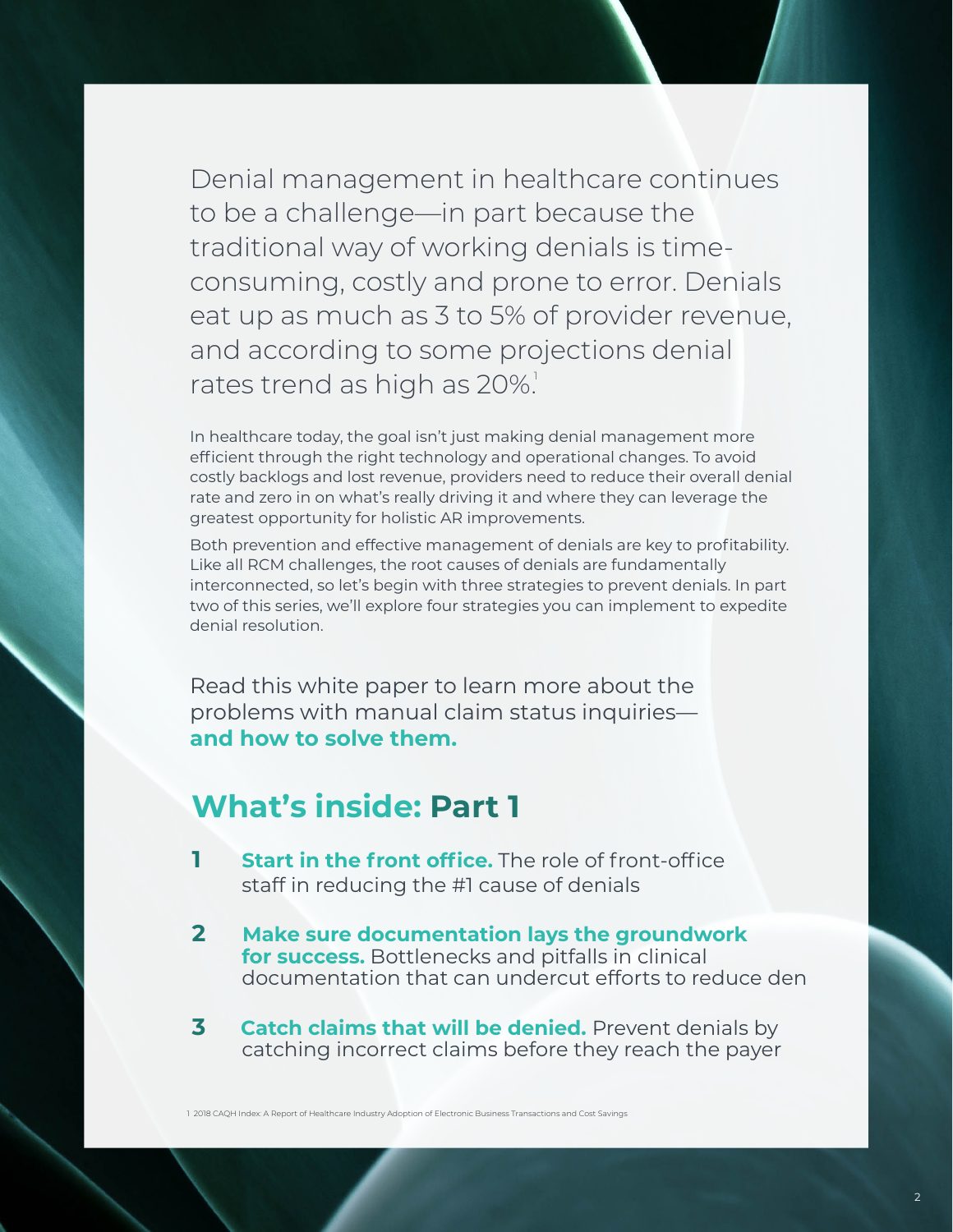# **1 Start in the front office**

Denial management is sometimes seen as a purely back-office function. Cash flow improvement requires a different perspective. In the context of outpatient care and planned inpatient services, denial management starts before patients ever arrive for their appointment. In fact, your front office holds the keys to preventing the most frequent cause of denials, including:

- **∙ Ineligible/uncovered services**
- **∙ Failure to obtain prior authorization**
- **∙ Lack of medical necessity**
- **∙ Incomplete/inaccurate patient demographic information**
- **∙ Service covered by another plan/payer**

*of denials are preventable2*





Nearly all eligibility-related information can be uncovered and confirmed prior to the time of service—by leveraging effective and accurate patient eligibility verifiation technology. In addition to accuracy, eligibility verification technology will also save your staff an average of nine minutes for every transaction versus manual methods." Even if the full information isn't verified before the patient arrives, it can be quickly verified or amended as part of the check-in process when the patient arrives—so that the patient knows exactly what to expect, and so that you maximize the likelihood of the most accurate and up-to-date information heading downstream to your coders, billers, documentation specialists, and others involved in your RCM workflows.

### *"Waystar's automatic eligibility checking is a great thing to have. With just one push of a button, all of the information we need is right there."*

**Multi-provider practice, Waystar operations client survey**

Have you experienced issues with payer responses? Waystar delivers improved accuracy and actionable eligibility verification through our proprietary Service Type Code mapping.





**Denial Management** 

2 Haines, Morgan. An Ounce of Prevention Pays Off: 90% of Denials are Preventable." At the Margins, December 2014.

3 ibid.<br>4 2016 CAQH Index<br>5 Tate, Alex. "Differences Between a Rejection and Denial in Medical Billing." www.electronichealthreporter.com, June 2015.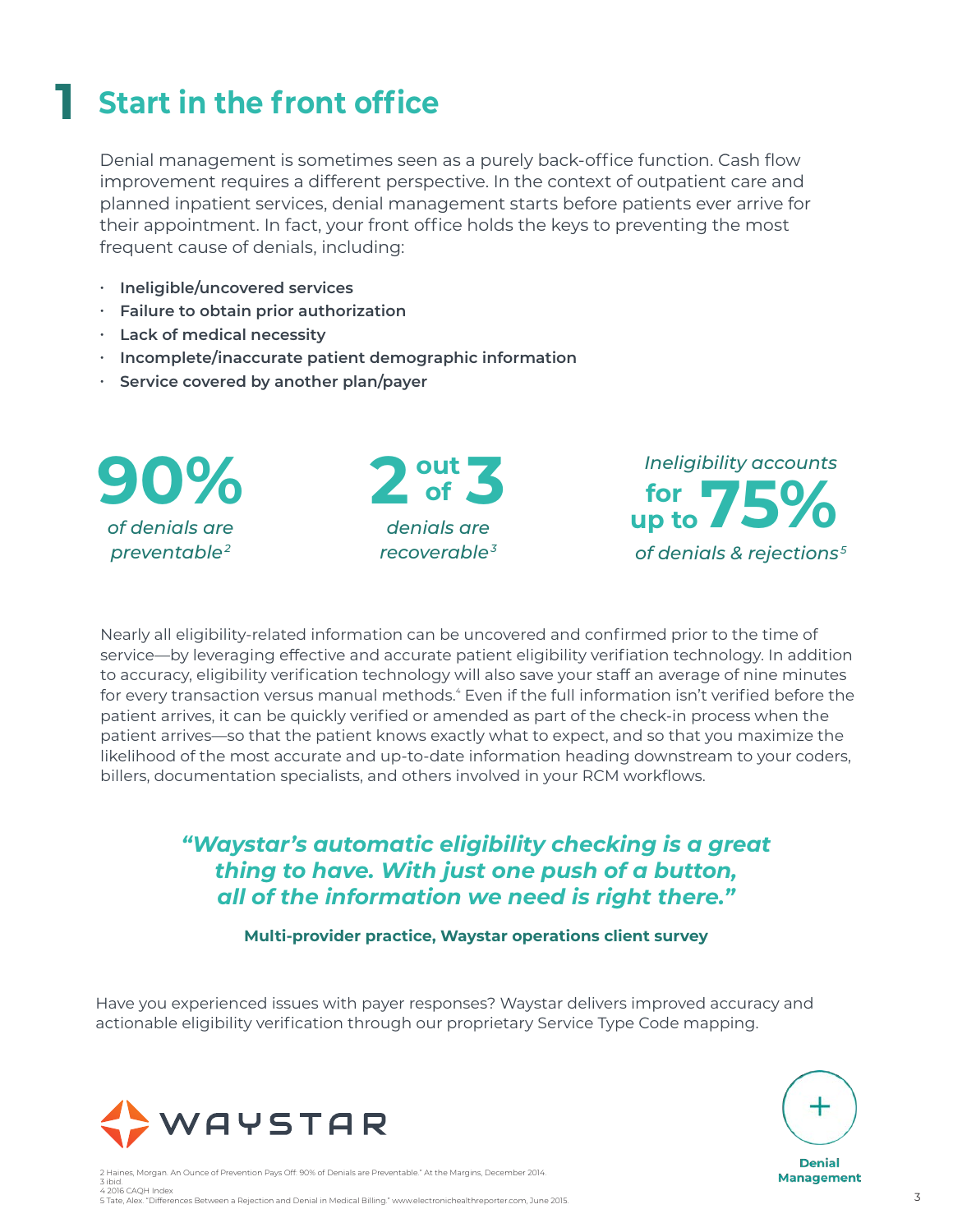## 2 Make sure documentation lays the **groundwork for success**

### **Once the patient's appointment is complete and the clinical documentation moves downstream to the coder and/or biller, there's potential for a bottleneck.**

For example, if back-office staff can't easily view the history and results of all actions taken by front-office staff, they may spend five to ten minutes simply digging in a different IT system for that information, and compiling it in a spreadsheet or other manual data entry software before they can move on in their workflow.

There are also a couple of ways that clinical documentation can slow things down in the back office. If the documentation doesn't support the "right" or most appropriate code that should be assigned—or if it simply doesn't contain the information that is required in order to code and bill for that type of encounter—the staff member(s) working the claim will have to send it back to the clinician. The clinician, in turn, having already provided their full documentation, will have to rack their brains trying to recall the additional detail, sometimes long after the fact.

It may even prove necessary to contact the patient for information or to request assistance getting the right additional records from another provider. If this can't be accomplished, the claim is likely to be denied—and the "best case" scenario is that it adds to staff's workload for that claim before the claim finally moves down the pipeline and is submitted to the payer.



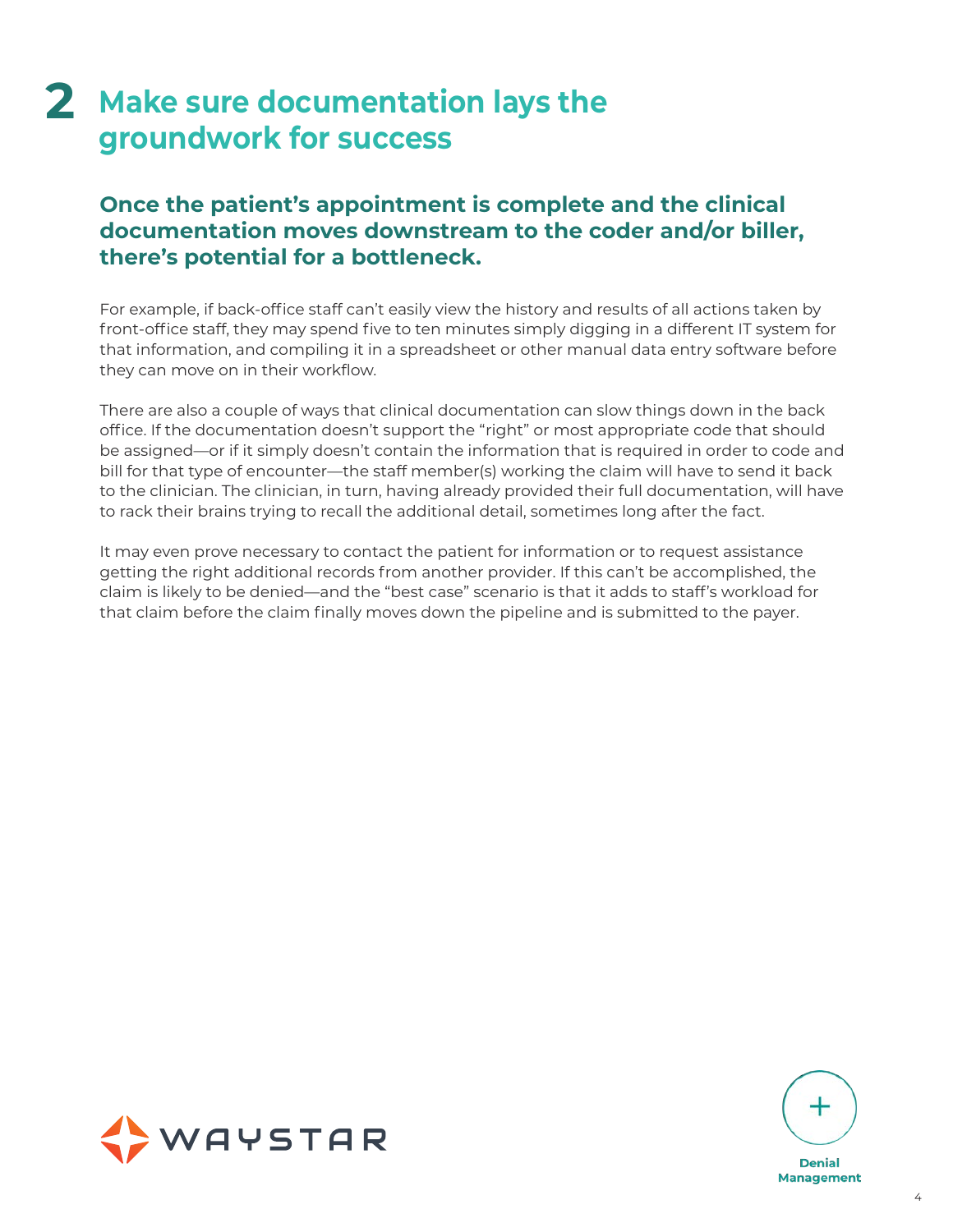# **3 Catch claims that will be denied**

### **Once the patient's appointment is complete and the clinical documentation moves downstream to the coder and/or biller, there's potential for a bottleneck.**

That's 15 to 45 additional days in AR for that claim, plus 15 to 45 more days to hear back once you've resubmitted the claim/appealed the denial, plus however long it took your staff to identify and work the denial. If you'd had a claims scrubbing engine that caught the error before the claim was ever submitted to the payer, those delays could have been avoided a matter of minutes compared to an all but guaranteed 30 to 90 day delay if the claim reaches the payer and gets denied.

### *"Better reporting, better tracking, smoother customer payments and the ability to catch dirty claims in 30 minutes versus four weeks? For us, choosing and using Waystar has been a no-brainer."*

#### **Louisville Gastroenterology & Associates**

And remember, if for any reason the denial is related to clinical detail or the encounter itself, that's an additional 30 to 90 days that the clinician and/or patient has to think back to recall the detail needed.

Consequently, you may want to leverage claims management software that automatically scrubs claims for these kinds of errors—software that understands your payer logic and updates automatically as this changes. That keeps you and your staff ahead of the curve as opposed to chasing down denial reasons after the fact and having to contact payers to understand what exactly changed.

ZirMed's claim processing supports denial prevention through comprehensive edits that scrub every claim to identity errors and prevent payment roadblocks. In fact, a total of 98.5% of our claims are accepted by payers as "clean" and ready for processing on the first pass.

### *"We've seen a 20% increase in real-time identification of denials before claims go out the door—no time-consuming interaction with payer required."*

**Amy Myrick, Denial Team Lead, Johns Hopkins Homecare Group**



**Denial Management**